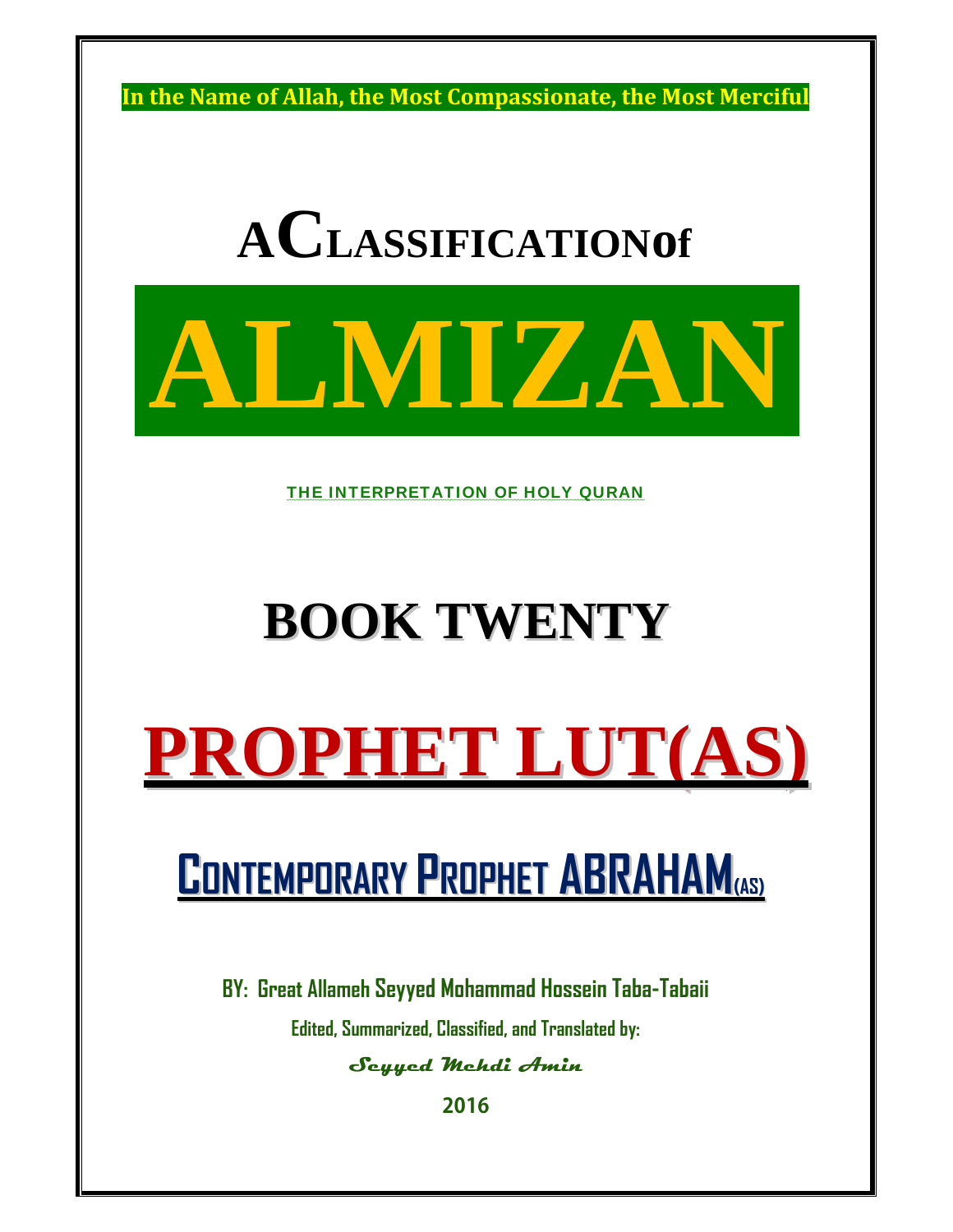#### **"Allameh" Ayatollah Seyyed Mohammad Hossein Taba-Tabaii**

**&** 

#### **His Masterpiece:**

#### **"** ALMIZAN**, THE INTERPRETATION OF HOLY QURAN"**



**Image of Allameh ( Oil Painting. Work: Seyyed Mehdi Amin, 1991 )**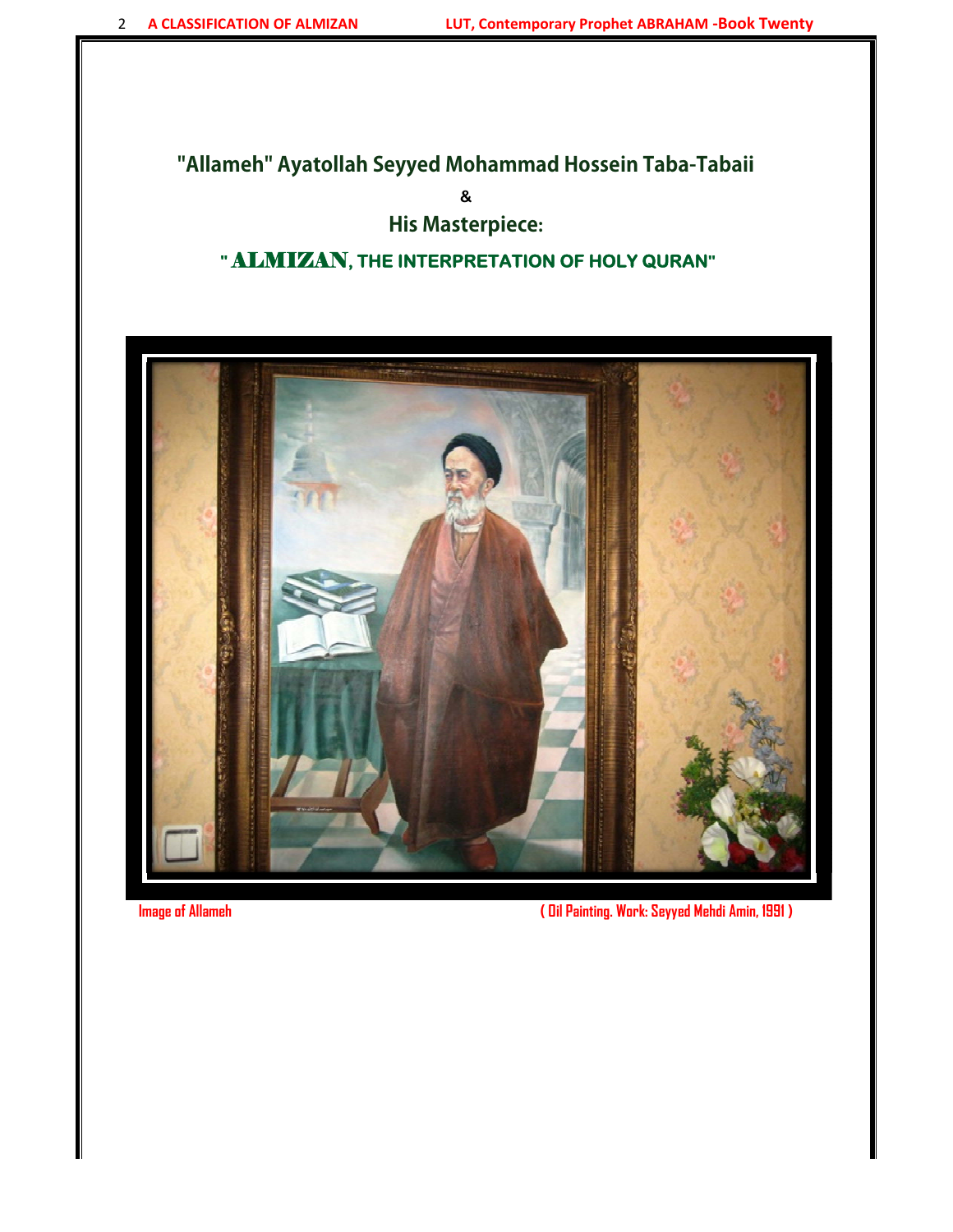#### CONTENTS:

#### **BOOK TWENTY**

#### **PROPHET LUT(AS) CONTEMPORARY PROPHET ABRAHAM(AS)**

#### PART ONE:

**Prophet Lut Contemporary Abraham, a Messenger of Allah to the Land of Overthrown Cities**

 **(** Red Lines have been Translated )

| <b>Chapter One: Prophet Lut</b> (AS) and his Special Mission | 6 |
|--------------------------------------------------------------|---|
| <b>Summary of the Prophet Lut's History</b>                  | 6 |
| <b>Spread of Public Prostitution Among the People of Lut</b> |   |
| <b>Moral Qualities of Prophet Lut</b>                        |   |
| <b>Mission of Lut Assigned by Prophet Abraham</b>            |   |
| <b>Call and Struggles of Prophet Lut</b>                     |   |

*Ineffective Threats and Warnings of Lut(AS)*

#### **Chapter Two: Prelude for Destruction of the People of Lut**

*Important Mission of Angels Rescue News of Lut's Family Abraham's Quest to Save the People of Lut Certitude of the Doom for the People of Lut Time of Announcement of Annihilation of the People of Lut*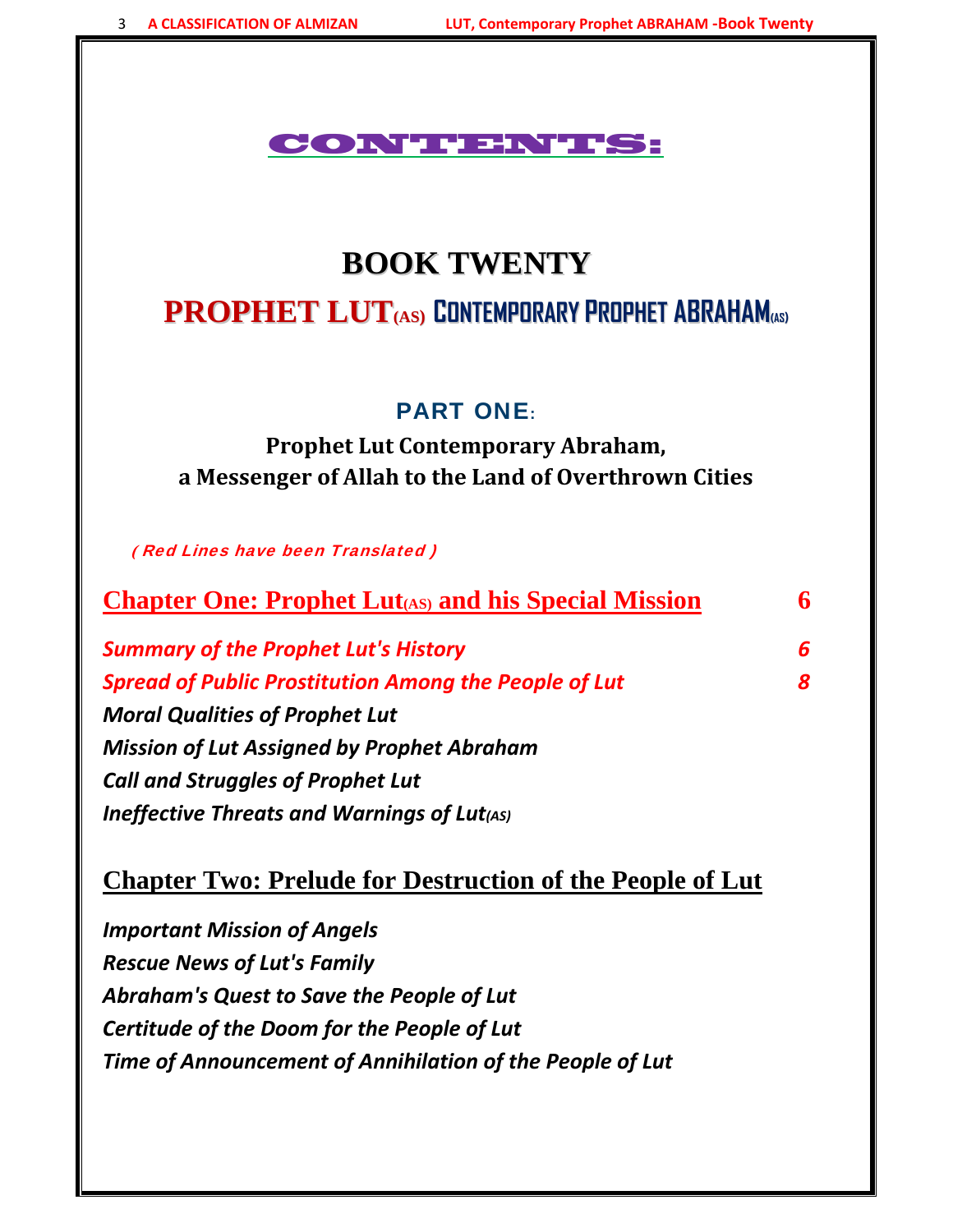#### **Chapter Three: Destruction of Lut's People, its Causes and Conditions 9**

*City of Lut and its Messenger Very Hard Day! Hard Day for a Man of God! Background of Prostitution in People of Lut Folks' Attack to Guests of Lut Issue of Lut's Girls Lack of Growth in the People of Lut Transforming Corruption to the Ethnic Tradition! 9 Utmost Helplessness of a Pure Man! How Angels Introduced Themselves? Nightly Departure and Rescue of Lut How Was the City of Lut Destroyed? Signs that the Angels Left Behind! Ruins of Lut's City, as a Warning! Remnants of Lut's City, a Warning to Unbelievers of Mecca Similarities of Neglectful Life of Past Generations Location of Ruins of Lut's City and People of "Aike" A General Analysis of the Destruction of Lut's People God's Strange Oath to Life of Prophet Muhammad (PBUH) History of Lut in the Torah Description of Lut's City Destruction in the Torah The Torah and its Attributing Undeserved Deeds to the Prophets*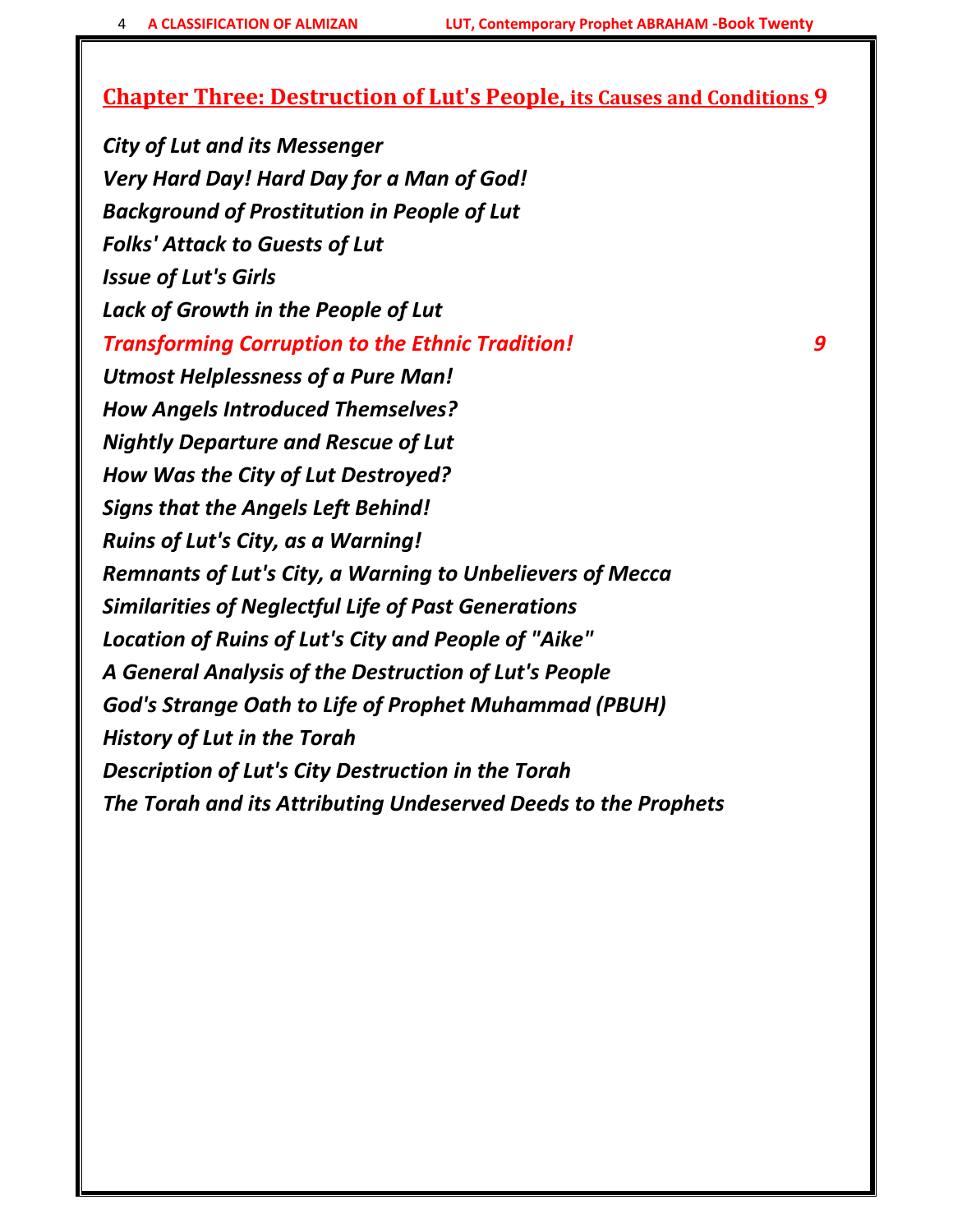# Part One

# **Prophet Lut Contemporary Abraham, a Messenger of Allah to the Land of Overthrown Cities**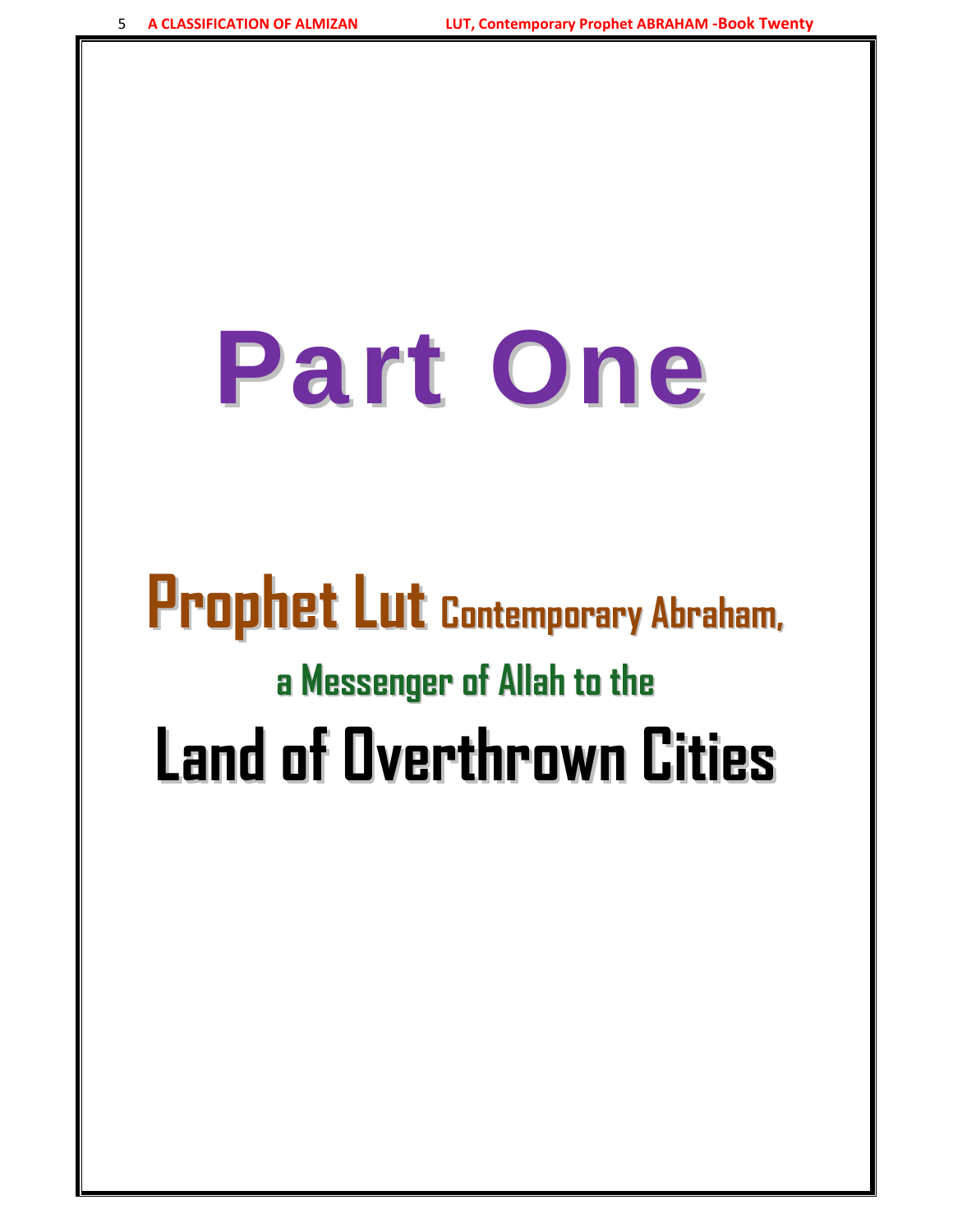#### **Chapter One**

#### Prophet Lut<sub>(AS)</sub> and his Special Mission

#### Summary of the Prophet Lut's History

*A Historic and Quranic Discussion*

Lut<sub>(AS)</sub> was a Chaldean who lived in the land of Babylon. He is one of the former Messengers, and the first to believe in Abraham. He believed in Abraham and said**:**

*"I am Immigrating toward My Lord***!** *" (Holy Quran: Ankaboot, 26.)*

And then God rescued him in travel with Abraham, and they went to the holy land, the land of Palestine. *(An'biya, 71.)*

Lut(AS) dwelt in one of the Palestinian cities. As it was mentioned in Histories, the Torah, and some of the traditions, it was the city of "Sodom."

The people of this city and its suburbs, that God called them *"Overthrown Cities"*, worshiped idols and performed the ugly "sodomy". *(Toubeh, 70.)*

These were the first people among whom the ugly act was prevalent. *(A'araf, 70,)* to the extent that they did this in their assemblies, without considering it as an ugly act. *(Ankaboot, 29)*

This ugly act was continuously prevalent among them till It became an ethnic tradition, the general population suffered from it, left the women idle, and abandoned the reproduction

God sent Prophet Lut to them.*(Sho'ara, 162.)* Lut invited them to Divine Virtue and asked them to leave the prostitution and return to the way of Nature. He warned and feared them, but his call added to their rebellion, they had no answer except they said**:**

**"***If you are truthful, bring the retribution of God to us!"*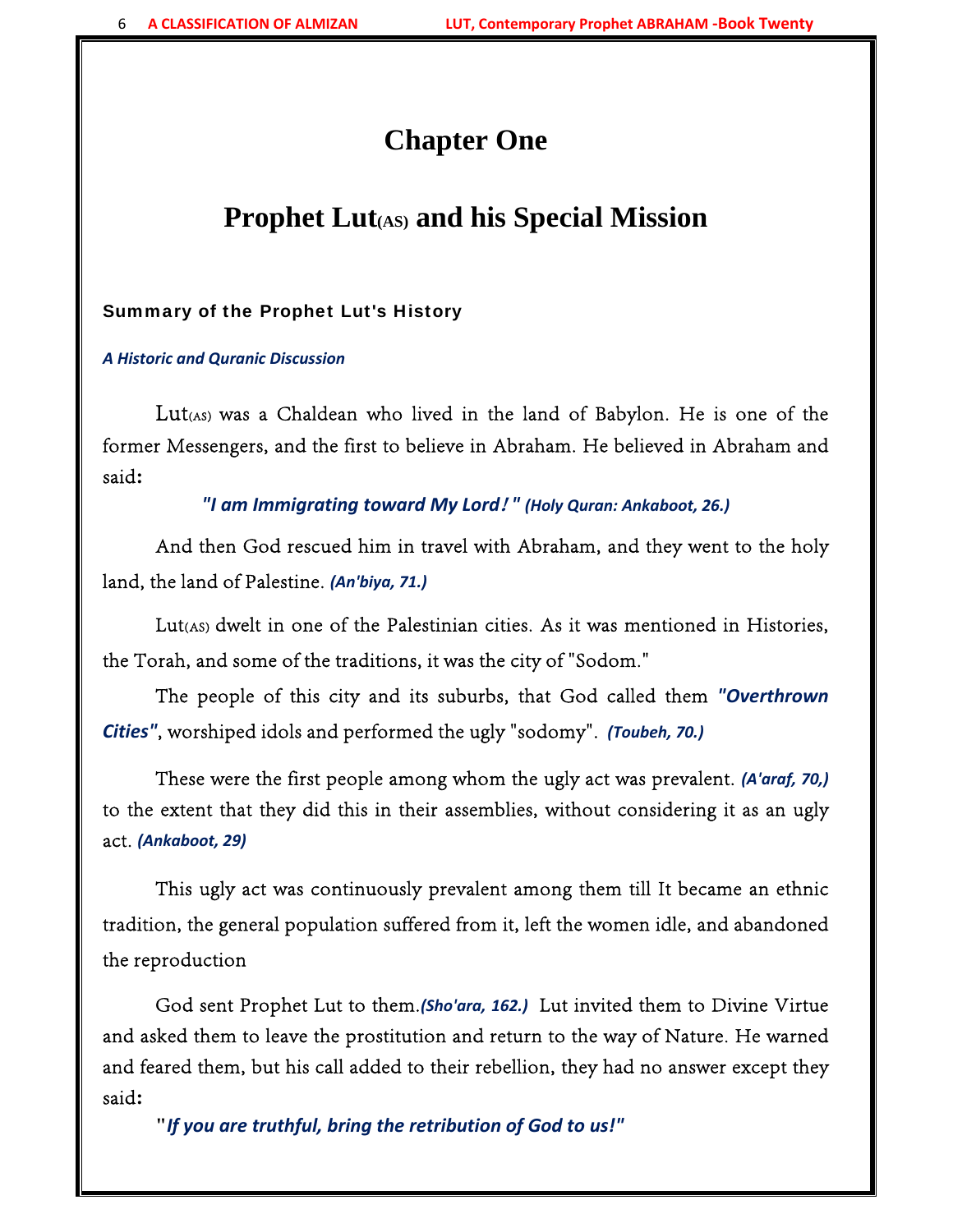They threatened Lut to drive out from their city and said to him**:** *"If you do not stop, you will be out!*" (*Sho'ara, 167.)*

They said together*:" Exit Household of Lut from your own village, because they are people who pretend to be Pure!" (Naml, 56.)*

Lut continued to invite his people to the path of God, to observe the tradition of own Nature, and to abandon the prostitution, but they insisted on their filthy work, to the extent that their uprising and rebellion stood up; and the word of torment was obligatory upon them! So God sent Messengers of His Honorable Angels to destroy them.

The Angels were first sent to Abraham(AS), and they told him that God had ordered them to destroy the people of Lut. Abraham(AS) challenged them, so that they might return the retribution from them and reminded them that Lut was among the people. The Angels answered him that they knew better the position of Lut and his family, but the Command of Allah came to pass! And the irretrievable torment will come to that people! *(Ankaboot,32 & Hood 76 .)*

The Angels then went to Lut in the form of young boys and arrived him as guests. This case was too Hard to Lut, and he did not come up with any remedy, because he knew that the guests would soon be offended by people, and, of course, would not abandon them.

It was not long before the people heard the story, rushing and glad tidings came to him and rushed into his house. Lut went to them, and advised them very much, to the extent that he offered his daughters to them to marry and said**:**

*" ‐ O, my people! Here are my Daughters***!** *They are purer for you, (you can marry them!) Beware of Allah and do not disgrace me in front of my guests!"*

Then he appealed them and said:

*" ‐ Is not there among you any right minded man?"*

The people replied that they did not need his daughters and would not leave his guests!

Finally, Lut was disappointed and said:

*" ‐ If only I had power to crush you or had some strong support to take refuge to !" (Hood 80 .)*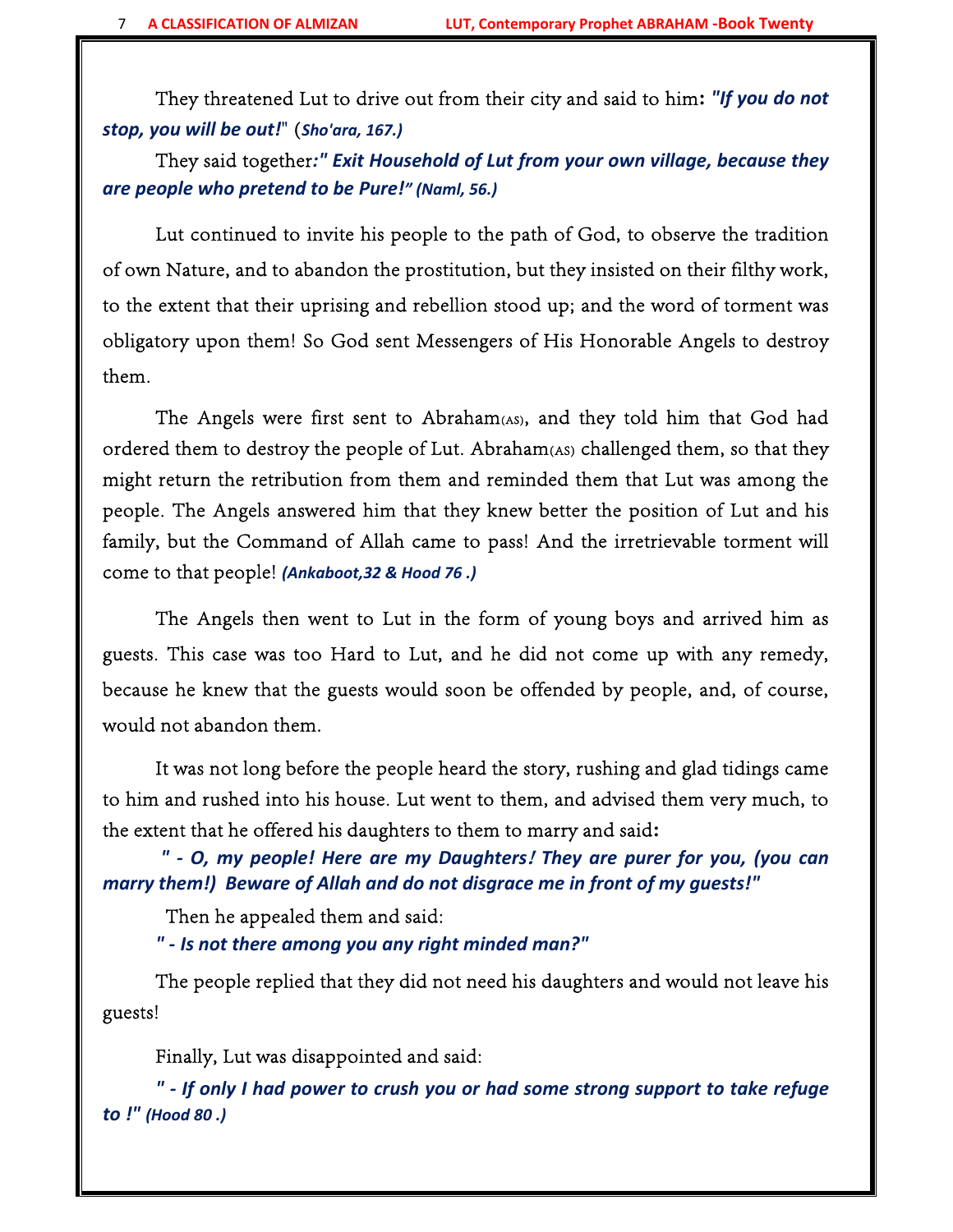At this moment the Angels said:

*" ‐ O Lut! we are the messengers of your Lord; they shall by no means reach you!"*

Then they took the light of the sight of the people, and they blinded and crucified each other and dispersed. *(Ghamar, 37.)*

The Angels instructed Lut to travel his family at that night, passing from the night a part, and to follow them; do not let anyone of them turn around, except his wife, who will remain to receive the same doom as wrongdoers! Angels announced the Lut that the people will be destroyed in the morning. *(Hejr, 66 & Hood 81 .)*

Then, at Sunrise, the Divine Outcry caught the people of Lut, and God "Rained on it stones of laminar shale!" And overturned the city over them, made its topmost part its nethermost, and rescued all the believers therein - there was no place other than a house of Muslims that was Lut's house - and left in that land a sign for those who feared the chastisement! *(Az'zariyat, 37 & Other Suras .)*

(Almizan: V. 20, P. 241)

#### Spread of Public Prostitution Among the People of Lut

#### *(Az'zariyat, 37 & Other Suras .)*

The fact that the Faith and Islam were assigned in the Holy Quran to the House of Lut, and the chastisement took of all the cities of the people of Lut, is due to:

1- All the people of Lut were unbelievers and infidels .

2. Prostitution was not only common among their men, but the same was among their women too. Because if this were not the case, and women were not prostituted, given that Lut was inviting to the path of Nature and Tradition of Creation, which is equal between men and women, there should be some women that followed him, gathered around him, and naturally believed in him, but nothing has been said about this in the Word of God.

This is a confirmation of the Narratives that the prostitution was common among the people, men were contented with men and women with women!

(Almizan: V. 20, P. 241)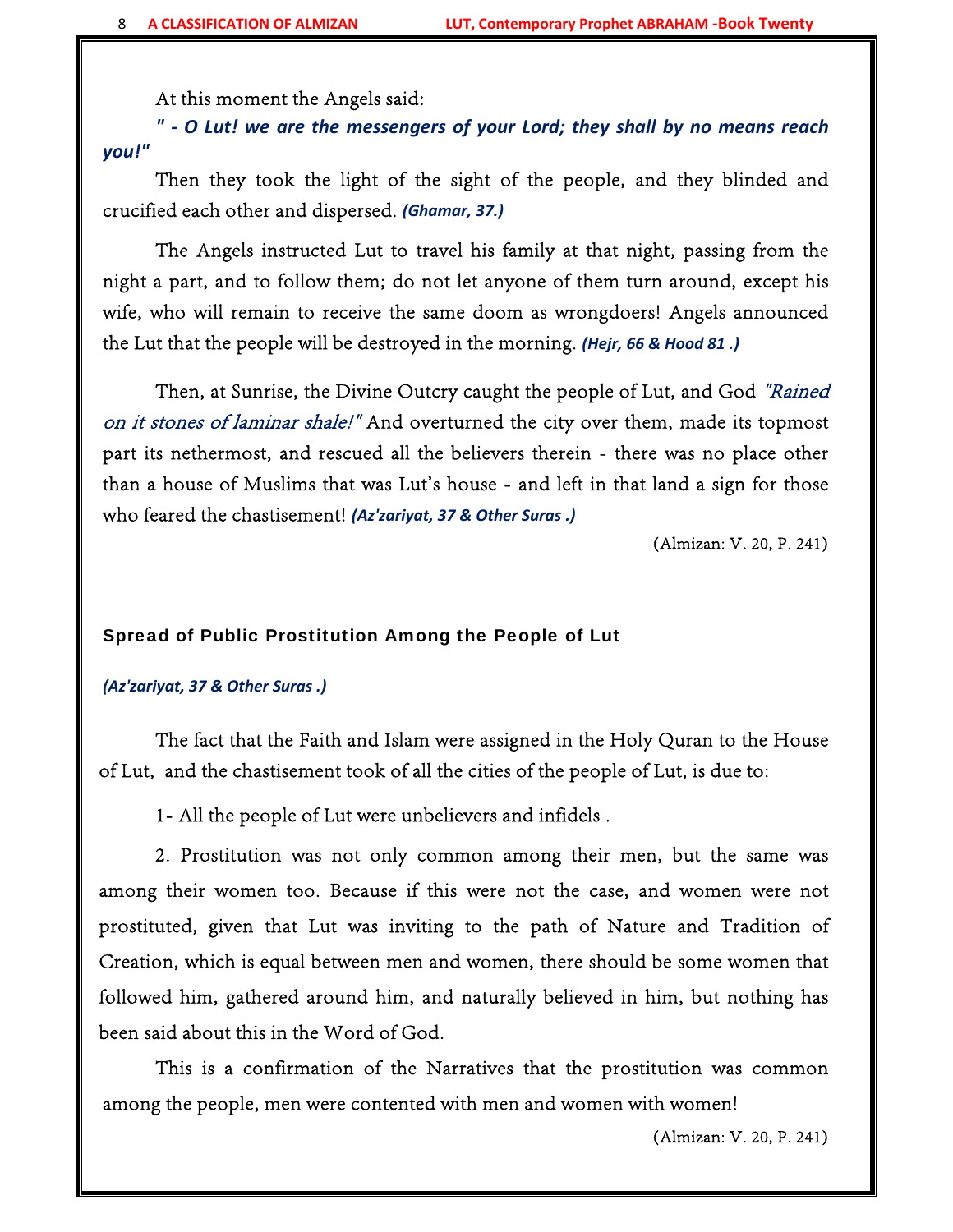#### **Chapter Three**

#### **Destruction of Lut's People,**

#### **its Causes and Conditions**

Transforming Corruption to the Ethnic Tradition!

" وَ لَمّا جاءَت رُسُلُنا لوُطاً .... " (٧٧-٨٢/ هود) َ

*" When Our Messengers(Angels) came to Lut …!" (Holy Quran: Hood, 77‐ 82.)*

 The Holy Quran narrates that the people of Lut rejected the marriage with Lut's daughters and told him:

*" You certainly know that we have no right in your daughters, and indeed you know well what we want…! " (Holy Quran: Hood, 79.)*

 By saying that: *"Lut knows that they have no right in his daughters!"* They reminded Lut of his own ethnic tradition, which went on among them, and Lut was also aware of it, and this tradition was the same as that they were forbidden to offence women specifically by force, or they did not even go to women at all, but instead of it, they were allowed to provoke or make offence against boys and to commit sodomy with them!

Lut continued to prohibit them from this tradition and told them:

- *‐ You go to men with lust, not women***!**
- *‐ What! Of all people do you come to males, and leave your pairs that God has created for you***?**
- *‐ You go to men and commit highway robbery?*
- *‐ And do you do bad things in your assemblies***?!**

*" Sura Sho'ara & Namal .)*